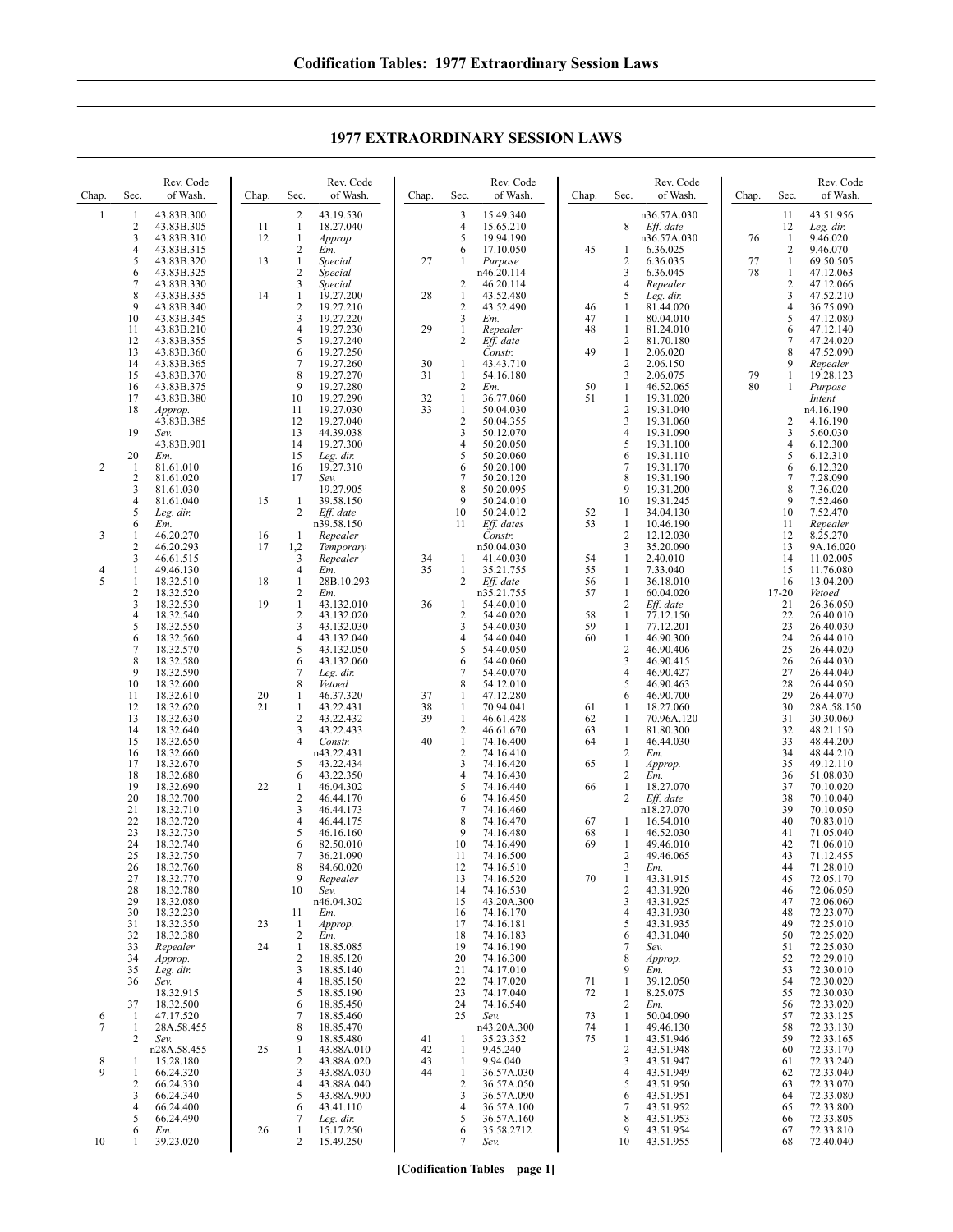**Codification Tables: 1977 Extraordinary Session Laws**

| Chap.          | Sec.                                         | Rev. Code<br>of Wash.                                                                           | Chap.      | Sec.                                                        | Rev. Code<br>of Wash.                                                                               | Chap.                    | Sec.                                                                          | Rev. Code<br>of Wash.                                                                                | Chap.             | Sec.                                                                                   | Rev. Code<br>of Wash.                                                                                    | Chap. | Sec.                                    | Rev. Code<br>of Wash.                                                                                 |
|----------------|----------------------------------------------|-------------------------------------------------------------------------------------------------|------------|-------------------------------------------------------------|-----------------------------------------------------------------------------------------------------|--------------------------|-------------------------------------------------------------------------------|------------------------------------------------------------------------------------------------------|-------------------|----------------------------------------------------------------------------------------|----------------------------------------------------------------------------------------------------------|-------|-----------------------------------------|-------------------------------------------------------------------------------------------------------|
|                | 69<br>70<br>71<br>72<br>73<br>74<br>75<br>76 | 72.70.010<br>74.15.010<br>74.15.020<br>74.15.030<br>74.15.090<br>85.06.110<br>90.03.150<br>Sev. | 99         | 5<br>6<br>1<br>$\overline{\mathbf{c}}$<br>3<br>4<br>5<br>6  | Repealer<br>Em.<br>70.119.010<br>70.119.020<br>70.119.030<br>70.119.040<br>70.119.050<br>70.119.060 | 114<br>115<br>116<br>117 | 1<br>$\mathbf{1}$<br>$\mathbf{1}$<br>1<br>$2 - 5$<br>6<br>$\overline{7}$<br>8 | 43.41.035<br>66.08.030<br>54.04.082<br>43.07.150<br>Temporary<br>62A.9-302<br>62A.9-401<br>62A.9-403 | 142               | 3<br>$\mathbf{1}$<br>$\overline{c}$<br>3<br>$\overline{4}$<br>5<br>6<br>$\overline{7}$ | Vetoed<br>70.116.010<br>70.116.020<br>70.116.030<br>70.116.040<br>70.116.050<br>70.116.060<br>70.116.070 |       | 16<br>17<br>18<br>19<br>20<br>21        | n47.01.121<br>Savings<br>n47.01.121<br>n47.01.121<br>47.01.131<br>47.04.150<br>43.17.010<br>43.17.020 |
| 81             | $\mathbf{1}$<br>2<br>3                       | n4.16.190<br>10.52.020<br>27.28.010<br>27.32.010                                                |            | 7<br>8<br>9<br>10                                           | 70.119.070<br>70.119.080<br>70.119.090<br>70.119.100                                                |                          | 9<br>10<br>11<br>12                                                           | 62A.9-404<br>62A.9-405<br>62A.9-406<br>62A.9-409                                                     |                   | 8<br>9<br>10<br>11                                                                     | 70.116.080<br>70.116.090<br>70.116.100<br>70.116.110                                                     |       | 22<br>23<br>24<br>25                    | 47.68.015<br>47.04.015<br>1.08.120<br>Temporary                                                       |
| 82<br>83       | 4<br>$\mathbf{1}$<br>1<br>2<br>3             | Repealer<br>19.24.140<br>50.48.010<br>50.48.020<br>50.48.030                                    |            | 11<br>12<br>13<br>14<br>15                                  | 70.119.110<br>70.119.120<br>70.119.130<br>70.119.140<br>70.119.150                                  | 118                      | 13<br>14<br>1                                                                 | Sev.<br>n43.07.150<br>Eff. date<br>n43.07.150<br>28B.10.525                                          | 143               | 12<br>13<br>14<br>-1                                                                   | 70.116.120<br>Sev.<br>70.116.900<br>Leg. dir.<br>46.61.508                                               |       | 26<br>27<br>28<br>29<br>30              | 47.01.250<br>47.01.070<br>43.63A.070<br>46.44.080<br>46.44.090                                        |
|                | 4<br>5<br>6<br>7                             | 50.48.040<br>50.48.050<br>50.48.060<br>50.48.070                                                | 100        | 16<br>17<br>$\mathbf{1}$                                    | Leg. dir.<br>Eff. date<br>70.119.900<br>75.40.050                                                   | 119<br>120               | $\mathbf{1}$<br>$\sqrt{2}$<br>3<br>$\mathbf{1}$                               | 87.03.200<br>87.03.490<br>Em.<br>4.28.080                                                            | 144               | $\mathbf{1}$<br>$\overline{\mathbf{c}}$<br>3<br>4                                      | 4.92.040<br>4.92.100<br>4.92.110<br>29.13.047                                                            |       | 31<br>32<br>33<br>34                    | 46.44.091<br>46.44.092<br>46.44.095<br>46.61.405                                                      |
|                | 8<br>9<br>10<br>11                           | 50.48.080<br>50.48.090<br>50.48.100<br>Exp. date<br>50.48.900                                   | 101        | 1<br>$\overline{2}$<br>3<br>4<br>5                          | 18.64A.010<br>18.64A.020<br>18.64A.030<br>18.64A.040<br>18.64A.050                                  | 121<br>122               | $\sqrt{2}$<br>3<br>1<br>$\mathbf{1}$                                          | 28A.02.070<br>Sev.<br>n4.28.080<br>52.24.085<br>70.54.130                                            |                   | 5<br>6<br>7<br>8<br>9                                                                  | 29.64.090<br>38.52.205<br>43.09.050<br>77.12.280<br>43.10.035                                            |       | 35<br>36<br>37<br>38<br>39              | 46.61.410<br>46.61.415<br>46.61.425<br>46.61.430<br>46.61.450                                         |
| 84<br>85       | 12<br>-1<br>$\mathbf{1}$<br>2                | Leg. dir.<br>34.04.045<br>51.24.030<br>51.24.040                                                |            | 6<br>$\overline{7}$<br>8<br>9                               | 18.64A.060<br>18.64A.070<br>18.64A.080<br>Leg. dir.                                                 | 123<br>124               | $\overline{c}$<br>3<br>$\mathbf{1}$<br>1                                      | 70.54.140<br>70.54.150<br>43.51.040<br>Special                                                       |                   | 10<br>11<br>12<br>13                                                                   | 43.41.104<br>43.41.106<br>43.41.108<br>Repealer                                                          |       | 40<br>41<br>42<br>43                    | 46.61.570<br>46.61.575<br>46.68.120<br>47.05.020                                                      |
|                | 3<br>4<br>5<br>6<br>7                        | 51.24.050<br>51.24.060<br>51.24.070<br>51.24.080<br>51.24.090                                   | 102        | 10<br>11<br>-1<br>$\overline{c}$                            | Sev.<br>18.64A.900<br>Em.<br>76.04.360<br>76.04.010                                                 | 125                      | 1<br>$\overline{2}$<br>3                                                      | nTitle 79<br>Digest<br>46.70.011<br>46.70.041<br>46.70.101                                           | 145<br>146<br>147 | $\mathbf{1}$<br>1<br>$\mathbf{1}$<br>$\overline{\mathbf{c}}$<br>3                      | 4.24.190<br>56.08.013<br>76.48.020<br>76.48.030<br>76.48.040                                             |       | 44<br>45<br>46<br>47<br>48              | 47.05.030<br>47.05.070<br>47.12.010<br>47.12.060<br>47.12.070                                         |
| 86             | 8<br>9<br>10<br>$\mathbf{1}$                 | 51.24.100<br><i>Applic.</i><br>51.24.900<br>Repealer<br>43.19.640                               | 103        | 3<br>4<br>1<br>2<br>3                                       | 76.04.350<br>76.04.390<br>47.12.023<br>47.12.026<br>47.12.029                                       | 126<br>127               | $\overline{4}$<br>5<br>$\mathbf{1}$<br>1<br>$\sqrt{2}$                        | 46.70.180<br>Em.<br>28B.15.110<br>43.03.028<br>43.03.040                                             |                   | $\overline{4}$<br>5<br>6<br>7<br>8                                                     | 76.48.050<br>76.48.060<br>76.48.070<br>76.48.100<br>76.48.110                                            |       | 49<br>50<br>51<br>52<br>53              | 47.12.080<br>47.12.120<br>47.12.130<br>47.12.140<br>47.12.150                                         |
|                | 2<br>3<br>4<br>5<br>6                        | 43.19.645<br>43.19.650<br>43.19.655<br>43.19.660<br>43.19.665                                   | 104        | 4<br>5<br>6<br>1<br>$\overline{c}$                          | 47.56.100<br>Repealer<br>Em.<br>32.08.140<br>32.12.090                                              | 128                      | $\mathbf{1}$<br>$\overline{2}$<br>3<br>$\overline{4}$<br>5                    | 29.04.040<br>29.04.050<br>29.04.130<br>29.04.140<br>43.41.102                                        |                   | 9<br>10<br>11<br>12<br>13                                                              | 76.48.120<br>76.48.130<br>76.48.094<br>76.48.096<br>76.48.098                                            |       | 54<br>55<br>56<br>57<br>58              | 47.12.190<br>47.12.200<br>47.12.220<br>47.24.010<br>47.26.140                                         |
| 87             | 7<br>8<br>9<br>$\mathbf{1}$                  | Sev.<br>Repealer<br>Approp.<br>79.01.178                                                        |            | 3<br>4<br>5<br>6                                            | 32.20.250<br>32.20.255<br>32.20.370<br>32.20.400                                                    | 129                      | 6<br>7<br>1                                                                   | Sev.<br>n29.04.040<br>Em.<br>70.96A.140                                                              |                   | 14<br>15<br>16                                                                         | 76.48.092<br>76.48.140<br>Sev.<br>76.48.901                                                              |       | 59<br>60<br>61<br>62                    | 47.28.010<br>47.36.020<br>47.36.030<br>47.52.027                                                      |
| 88             | 2<br>$\mathbf{1}$<br>2<br>3<br>4             | Em.<br>46.39.010<br>46.39.020<br>Approp.<br>Leg. dir.                                           | 105<br>106 | 7<br>8<br>9<br>1<br>1                                       | 32.20.410<br>32.20.420<br>32.20.460<br>82.04.430<br>n75.30.065                                      | 130<br>131               | $\mathbf{1}$<br>$\overline{2}$<br>3<br>1                                      | 47.05.021<br>Repealer<br>Eff. dates<br>n47.05.021<br>28B.50.092                                      | 148<br>149        | $\mathbf{1}$<br>2<br>1<br>$\overline{\mathbf{c}}$<br>3                                 | 46.16.010<br>46.37.340<br>18.106.010<br>18.106.020<br>18.106.030                                         |       | 63<br>64<br>65<br>66<br>67              | 47.52.139<br>47.52.150<br>47.52.180<br>47.56.030<br>47.56.070                                         |
| 89             | 1<br>2<br>3<br>4<br>5                        | 28A.03.400<br>28A.03.401<br>28A.03.402<br>28A.03.403<br>28A.03.405                              |            | $\overline{\mathbf{c}}$<br>3<br>4<br>$\mathcal{L}$<br>6     | 75.30.020<br>75.30.030<br>75.30.040<br>75.30.050<br>75.30.060                                       | 132<br>133               | 1<br>$\mathbf{1}$<br>2<br>3<br>4                                              | 43.97.005<br>70.118.010<br>70.118.020<br>70.118.030<br>70.118.040                                    |                   | 4<br>5<br>6<br>8                                                                       | 18.106.040<br>18.106.050<br>18.106.060<br>18.106.070<br>18.106.090                                       |       | 68<br>69<br>70<br>71<br>72              | 47.56.080<br>47.56.090<br>47.56.120<br>47.56.250<br>47.56.254                                         |
| 90             | 6<br>7<br>1<br>2                             | 28A.03.407<br>28A.03.409<br>36.69.140<br>Em.                                                    |            | 7<br>8<br>9<br>10                                           | 75.28.455<br>Exp. date<br>Repealer<br>Sev.                                                          | 134<br>135               | 5<br>1<br>1<br>$\sqrt{2}$                                                     | Leg. dir.<br>4.24.230<br>39.32.010<br>39.32.020                                                      | 150               | 9<br>10<br>11<br>1                                                                     | 18.106.100<br>18.106.160<br>18.106.155<br>31.08.020                                                      |       | 73<br>74<br>75<br>76                    | 88.16.010<br>88.16.020<br>47.72.050<br>47.98.070                                                      |
| 91<br>92<br>93 | 1<br>$\mathbf{1}$<br>$\mathbf{1}$<br>2<br>3  | 53.04.120<br>46.85.030<br>18.39.010<br>18.39.180<br>18.39.145                                   | 107        | 11<br>12<br>13<br>1                                         | n75.30.065<br>Exp. date<br>Leg. dir.<br>Em.<br>36.18.020                                            | 136                      | 3<br>$\overline{4}$<br>5<br>$\mathbf{1}$<br>$\sqrt{2}$                        | 39.32.035<br>39.32.040<br>39.32.060<br>41.05.005<br>41.05.025                                        |                   | $\overline{\mathbf{c}}$<br>3<br>4<br>5<br>6                                            | 31.08.030<br>31.08.050<br>31.08.070<br>31.08.080<br>31.08.090                                            |       | 77<br>78<br>79                          | Sev.<br>47.98.080<br>Constr.<br>47.98.090<br>Leg. rev.                                                |
|                | 4<br>5<br>6<br>7<br>8<br>9                   | 18.39.148<br>18.39.181<br>18.39.223<br>18.39.225<br>18.39.173<br>18.39.175                      | 108<br>109 | $\sqrt{2}$<br>$\mathbf{1}$<br>1<br>$\overline{2}$<br>3<br>4 | 36.18.026<br>35.20.270<br>79.66.010<br>79.66.020<br>79.66.030<br>79.66.040                          |                          | $\overline{3}$<br>$\overline{4}$<br>5<br>6<br>7<br>8                          | 41.05.040<br>41.05.050<br>41.05.070<br>41.05.080<br>Repealer<br>Eff. date                            |                   | 7<br>8<br>9<br>10<br>11<br>12                                                          | 31.08.150<br>31.08.160<br>31.08.173<br>31.08.180<br>31.08.190<br>31.08.200                               | 152   | 80<br>81<br>1<br>$\mathbf{2}$<br>3<br>4 | Repealer<br>Vetoed<br>41.06.150<br>41.06.160<br>41.06.163<br>41.06.165                                |
| 94<br>95       | 10<br>11<br>12<br>-1<br>-1                   | 18.39.177<br>Leg. dir.<br>Temporary<br>28B.16.040<br>39.58.010                                  | 110        | 5<br>6<br>1<br>$\mathbf{2}$<br>3                            | 79.66.050<br>Leg. dir.<br>36.13.030<br>66.08.200<br>66.08.210                                       | 137<br>138               | -1<br>$\overline{c}$<br>$\mathbf{3}$<br>$\mathbf{1}$                          | n41.05.050<br>35.68.075<br>35.68.076<br>Vetoed<br>46.65.090                                          | 151               | $\mathbf{1}$<br>$\overline{2}$<br>3<br>4<br>5                                          | 47.01.011<br>47.01.021<br>47.01.031<br>47.01.041<br>47.01.051                                            |       | 5<br>6<br>7<br>8<br>9                   | 41.06.167<br>41.06.169<br>Repealer<br>28B.16.100<br>28B.16.101                                        |
| 96<br>97       | $\mathbf{1}$<br>2<br>3<br>4<br>$\mathbf{1}$  | 48.36.050<br>48.36.090<br>48.36.120<br>48.36.230<br>70.54.160                                   | 111<br>112 | 4<br>5<br>6<br>-1<br>1                                      | 43.41.110<br>35.04.070<br>36.13.020<br>1.16.050<br>2.52.010                                         | 139                      | $\sqrt{2}$<br>$\mathbf{1}$<br>$\sqrt{2}$<br>3<br>$\overline{4}$               | Em.<br>70.117.010<br>70.117.020<br>70.117.030<br>70.117.040                                          |                   | 6<br>7<br>8<br>9<br>10                                                                 | 47.01.061<br>47.01.071<br>47.01.081<br>47.01.091<br>47.01.101                                            |       | 10<br>11<br>12<br>13<br>14              | 28B.16.110<br>28B.16.112<br>28B.16.113<br>28B.16.105<br>Sev.                                          |
| 98             | 2<br>1<br>2<br>3<br>4                        | 70.54.170<br>6.12.020<br>6.12.040<br>6.12.050<br>6.12.060                                       | 113        | 2<br>3<br>$\mathbf{1}$<br>2                                 | 2.52.040<br>2.52.050<br>51.12.140<br>Sev.<br>n51.12.140                                             | 140<br>141               | 5<br>$\mathbf{1}$<br>$\mathbf{1}$<br>2                                        | Leg. dir.<br>46.52.130<br>47.42.107<br>Sev.<br>n47.42.107                                            |                   | 11<br>12<br>13<br>14<br>15                                                             | 47.01.111<br>47.01.121<br>41.06.079<br>n41.06.079<br>Savings                                             | 153   | 15<br>1<br>2<br>3                       | n41.06.150<br>Vetoed<br>50.13.010<br>50.13.020<br>50.13.030                                           |

**[Codification Tables—page 2]**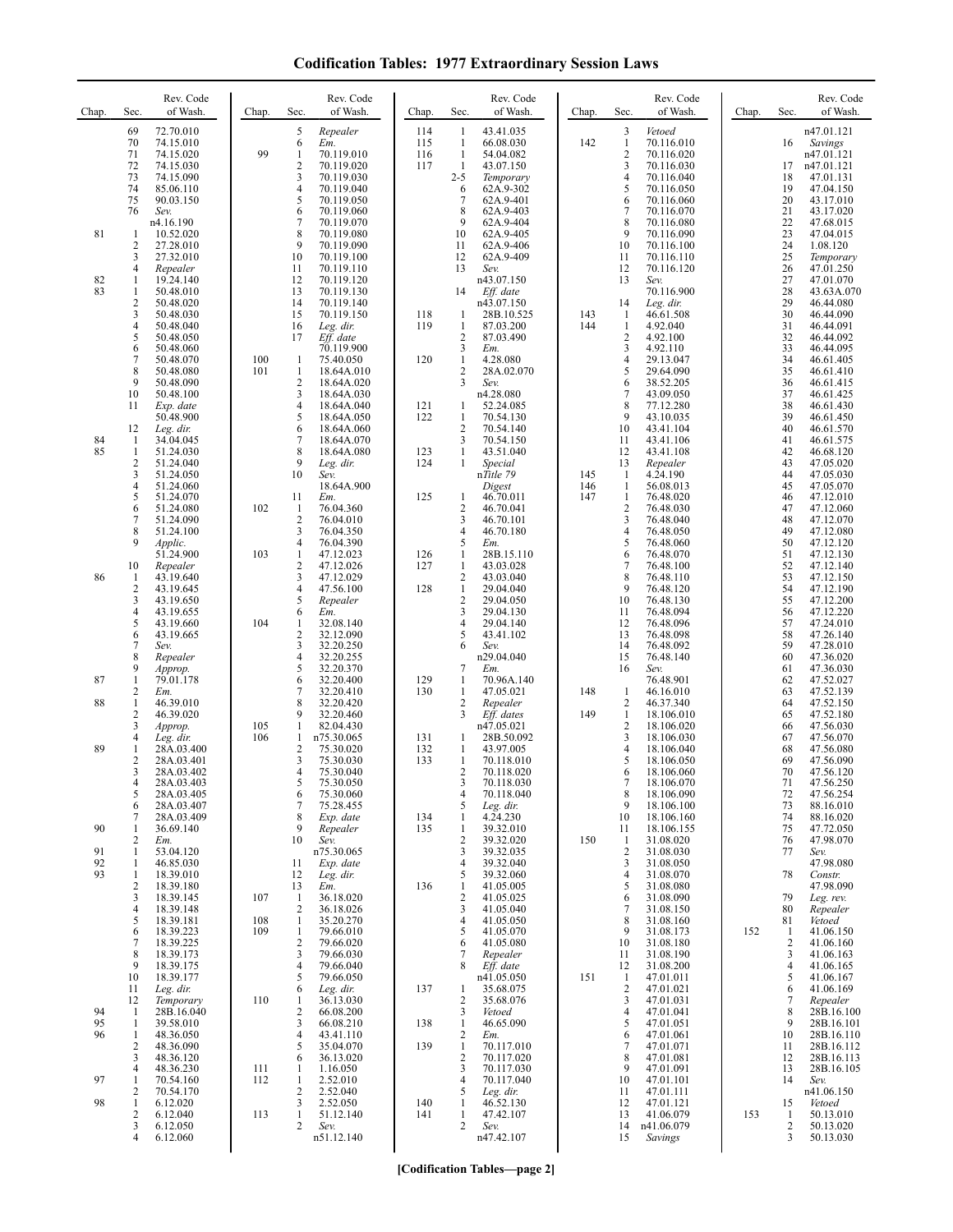**Codification Tables: 1977 Extraordinary Session Laws**

| Chap.             | Sec.                                       | Rev. Code<br>of Wash.                             | Chap.      | Sec.                                     | Rev. Code<br>of Wash.                                | Chap.      | Sec.                                     | Rev. Code<br>of Wash.                                | Chap.      | Sec.                                                          | Rev. Code<br>of Wash.                                | Chap.             | Sec.                                           | Rev. Code<br>of Wash.                                |
|-------------------|--------------------------------------------|---------------------------------------------------|------------|------------------------------------------|------------------------------------------------------|------------|------------------------------------------|------------------------------------------------------|------------|---------------------------------------------------------------|------------------------------------------------------|-------------------|------------------------------------------------|------------------------------------------------------|
|                   | 4<br>5<br>6<br>7                           | 50.13.040<br>50.13.050<br>50.13.060<br>50.13.070  | 164<br>165 | 1<br>2<br>$\mathbf{1}$<br>2              | 35.21.152<br>35.92.022<br>9.46.235<br>9.46.030       |            | 64<br>65<br>66<br>67                     | 28B.40.010<br>28B.40.100<br>28B.40.105<br>28B.40.110 | 180        | 3<br>1<br>$\overline{c}$<br>3                                 | Eff. date<br>48.05.300<br>48.12.010<br>48.12.160     | 195               | $\sqrt{2}$<br>3<br>$\mathbf{1}$<br>2           | 19.16.351<br>19.16.360<br>43.51A.010<br>43.51A.020   |
|                   | 8<br>9<br>10                               | 50.13.080<br>50.13.090<br>50.13.100               | 166        | $\mathbf 1$<br>$\overline{c}$<br>3       | 47.60.650<br>47.60.660<br>39.08.090                  |            | 68<br>69<br>70                           | 28B.40.120<br>28B.40.190<br>28B.40.200               | 181<br>182 | $\mathbf{1}$<br>1<br>$\overline{c}$                           | 84.40.045<br>48.14.010<br>48.15.070                  |                   | 3<br>4<br>5                                    | 43.51A.030<br>43.51A.060<br>43.51A.070               |
|                   | 11<br>12<br>13                             | Constr.<br>50.13.900<br>Repealer<br>Sev.          |            | 4<br>5<br>6<br>7                         | 39.08.030<br>60.28.010<br>82.08.030<br>82.12.030     |            | 71<br>72<br>73<br>74                     | 28B.40.220<br>28B.40.230<br>28B.40.300<br>28B.40.305 |            | 3<br>4<br>5<br>6                                              | 48.17.110<br>48.17.250<br>48.17.430<br>48.17.500     |                   | 6<br>7<br>8<br>9                               | 43.51A.080<br>43.51A.090<br>43.51A.100<br>43.51A.110 |
|                   | 14                                         | 50.13.905<br>Leg. dir.<br>50.13.910               |            | 8<br>9                                   | 47.60.670<br>Sev.<br>n39.08.030                      |            | 75<br>76<br>77                           | 28B.40.310<br>28B.40.315<br>28B.40.350               | 183        | 1<br>$\overline{2}$<br>3                                      | 48.32.145<br>48.32A.090<br>Repealer                  |                   | 10<br>11<br>12                                 | 43.51A.120<br>43.51A.130<br>27.53.020                |
| 154<br>155        | $\mathbf{1}$<br>1<br>2<br>3                | 70.39.150<br>28B.15.553<br>Vetoed<br>28B.15.554   | 167        | 10<br>-1<br>2<br>3                       | Em.<br>46.61.562<br>46.61.563<br>46.61.564           |            | 78<br>79<br>80<br>81                     | 28B.40.361<br>28B.35.370<br>28B.40.380<br>28B.40.390 | 184        | 1<br>$\overline{c}$<br>3<br>4                                 | 43.52.250<br>43.52.260<br>43.52.290<br>43.52.300     |                   | 13<br>14<br>15<br>16                           | 27.53.030<br>27.53.060<br>27.53.080<br>27.53.090     |
| 156               | $\overline{4}$<br>1<br>$\overline{2}$<br>3 | Sev.<br>18.44.010<br>18.44.020<br>18.44.030       | 168        | $\overline{4}$<br>5<br>6<br>$\mathbf{1}$ | 46.61.565<br>46.61.567<br>Em.<br>81.53.400           |            | 82<br>83<br>84<br>85                     | 28B.35.700<br>28B.35.710<br>28B.35.720<br>28B.35.730 |            | 5<br>6<br>7<br>8                                              | 43.52.350<br>43.52.360<br>43.52.370<br>43.52.391     |                   | 17<br>18<br>19<br>20                           | 43.51A.040<br>43.51A.050<br>43.51A.140<br>Sev.       |
|                   | $\overline{4}$<br>5<br>6                   | 18.44.040<br>18.44.050<br>18.44.070               |            | $\overline{c}$<br>3<br>4                 | 81.53.410<br>85.53.420<br>Leg. dir.                  |            | 86<br>87<br>88                           | 28B.35.750<br>28B.35.751<br>28B.35.760               |            | 9<br>10<br>11                                                 | 43.52.410<br>43.52.430<br>43.52.450                  |                   | 21<br>22                                       | n27.53.020<br>Leg. dir.<br>Repealer                  |
|                   | $\boldsymbol{7}$<br>8<br>9<br>10           | 18.44.080<br>18.44.090<br>18.44.130<br>18.44.160  | 169        | 5<br>$\mathbf{1}$<br>$\overline{c}$<br>3 | Em.<br>28B.10.016<br>28B.35.050<br>17.08.020         |            | 89<br>90<br>91<br>92                     | 28B.35.770<br>28B.35.780<br>28B.35.790<br>Leg. dir.  | 185<br>186 | 12<br>$\mathbf{1}$<br>$\overline{\mathbf{c}}$<br>$\mathbf{1}$ | Repealer<br>43.19.020<br>43.19.100<br>72.36.030      | 196               | 1<br>$\sqrt{2}$<br>3<br>$\overline{4}$         | 24.46.010<br>24.46.020<br>35.21.800<br>35.21.805     |
|                   | 11<br>12<br>13<br>14                       | 18.44.200<br>18.44.210<br>18.44.220<br>18.44.240  |            | $\overline{4}$<br>5<br>6<br>7            | 17.12.060<br>17.24.110<br>27.44.020<br>28B.10.020    |            | 93<br>94<br>95<br>96                     | 39.90.060<br>40.04.040<br>40.04.090<br>40.06.040     |            | $\overline{2}$<br>3<br>4<br>5                                 | 72.36.040<br>72.36.060<br>72.36.070<br>72.36.080     |                   | 5<br>6<br>7<br>8                               | 36.01.120<br>36.01.125<br>53.08.030<br>Eff. date     |
|                   | 15<br>16<br>17<br>18                       | 18.44.250<br>18.44.260<br>18.44.270<br>18.44.065  |            | 8<br>9<br>10<br>11                       | 28B.10.025<br>28B.10.050<br>28B.10.140<br>28B.10.280 |            | 97<br>98<br>99<br>100                    | 41.40.515<br>41.40.516<br>41.40.517<br>41.40.519     |            | 6<br>7<br>8<br>9                                              | 72.36.055<br>72.36.120<br>72.36.130<br>72.36.090     | 197<br>198<br>199 | 1<br>1<br>1                                    | n24.46.010<br>69.50.310<br>9.46.110<br>51.28.040     |
|                   | 19<br>20<br>21<br>22                       | 18.44.067<br>18.44.175<br>18.44.280<br>18.44.290  |            | 12<br>13<br>14<br>15                     | 28B.10.290<br>28B.10.300<br>28B.10.350<br>28B.10.400 |            | 101<br>102<br>103<br>104                 | 41.40.520<br>41.40.521<br>41.60.010<br>43.79.150     |            | 10<br>11<br>12                                                | 72.36.045<br>72.36.035<br>Sev.<br>n72.36.030         | 200<br>201        | 1<br>$\mathbf{1}$<br>2<br>3                    | 84.70.020<br>28B.40.205<br>28B.80.035<br>Sev.        |
|                   | 23<br>24<br>25                             | 18.44.300<br>18.44.310<br>18.44.320               |            | 16<br>17<br>18                           | 28B.10.405<br>28B.10.410<br>28B.10.415               |            | 105<br>106<br>107                        | 43.79.180<br>43.79.304<br>43.79.314                  | 187<br>188 | $\mathbf{1}$<br>2<br>1                                        | 39.16.005<br>39.16.020<br>21.20.005                  | 202<br>203        | $\mathbf{1}$<br>$\overline{c}$<br>$\mathbf{1}$ | 51.32.073<br>51.32.075<br>4.84.330                   |
|                   | 26<br>27<br>28<br>29                       | 18.44.330<br>18.44.340<br>18.44.350<br>18.44.215  |            | 19<br>20<br>21<br>22                     | 28B.10.417<br>28B.10.420<br>28B.10.500<br>28B.10.520 |            | 108<br>109<br>110<br>111                 | 43.79.324<br>43.88.195<br>69.32.030<br>82.12.030     | 189        | $\overline{\mathbf{c}}$<br>3<br>4<br>1                        | 21.20.310<br>21.20.325<br>21.20.340<br>28A.71.200    | 204<br>205        | $\mathbf{1}$<br>2<br>3<br>$\mathbf{1}$         | 18.85.230<br>46.70.011<br>Repealer<br>60.28.010      |
|                   | 30<br>31<br>32<br>33                       | 18.44.360<br>18.44.370<br>Repealer<br>Sev.        |            | 23<br>24<br>25<br>26                     | 28B.10.525<br>28B.10.550<br>28B.10.560<br>28B.10.567 |            | 112<br>113<br>114<br>115                 | 87.25.050<br>n28B.10.016<br>n28B.10.016<br>Repealer  |            | 2<br>3<br>4                                                   | 28A.71.210<br>Leg. dir.<br>Sev.<br>n28A.71.200       | 206               | 1<br>2<br>3<br>$\overline{4}$                  | 10.94.010<br>10.94.020<br>9A.32.040<br>9A.32.045     |
| 157<br>158        | 34<br>$\mathbf{1}$<br>1                    | 18.44.921<br>Vetoed<br>54.12.080<br>4.24.350      |            | 27<br>28<br>29<br>30                     | 28B.10.600<br>28B.10.605<br>28B.10.640<br>28B.10.650 | 170<br>171 | 116<br>1<br>$\mathbf{1}$                 | Sev.<br>n28B.10.016<br>28A.58.113<br>32.04.060       | 190<br>191 | 1<br>2<br>1                                                   | 41.05.020<br>Vetoed<br>Special<br>nTitle 79          |                   | 5<br>6<br>7<br>8                               | 9A.32.046<br>9A.32.047<br>10.94.030<br>9.01.200      |
| 159<br>160<br>161 | 1<br>2<br>1<br>1                           | 76.12.110<br>79.64.030<br>28A.58.120<br>79.72.010 |            | 31<br>32<br>33<br>34                     | 28B.10.700<br>28B.10.703<br>28B.15.005<br>28B.15.020 | 172        | -1<br>2<br>3<br>4                        | 21.20.310<br>21.20.320<br>21.20.340<br>21.20.430     |            | $\overline{\mathbf{c}}$                                       | Digest<br>Special<br>nTitle 79<br>Digest             |                   | 9<br>10<br>11                                  | Leg. dir.<br>Sev.<br>10.94.900<br>Em.                |
|                   | $\overline{c}$<br>3<br>$\overline{4}$<br>5 | 79.72.020<br>79.72.030<br>79.72.040<br>79.72.050  |            | 35<br>36<br>37<br>38                     | 28B.15.041<br>28B.15.100<br>28B.15.380               | 173        | 5<br>$\mathbf{1}$<br>$\overline{2}$<br>3 | Repealer<br>28B.10.650<br>28B.50.551                 | 192        | 3<br>1                                                        | Special<br>nTitle 79<br>Digest<br>49.60.030          | 207               | 1<br>2<br>3<br>4                               | 31.13.020<br>31.13.030<br>31.13.040<br>31.13.050     |
|                   | 6<br>7<br>8                                | 79.72.060<br>79.72.070<br>79.72.080               |            | 39<br>40<br>41                           | 28B.15.400<br>28B.15.530<br>28B.15.600<br>28B.16.020 |            | 4                                        | Sev.<br>n28B.10.650<br>Eff. date<br>n28B.10.650      | 193        | 1<br>2<br>3                                                   | 23A.08.100<br>23A.08.130<br>23A.08.480               |                   | 5<br>6<br>7                                    | 31.13.010<br>Leg. dir.<br>Sev.                       |
|                   | 9<br>10<br>11<br>12                        | 79.72.090<br>79.72.100<br>79.72.110<br>Sev.       |            | 42<br>43<br>44<br>45                     | 28B.19.020<br>28B.80.040<br>28B.35.011<br>28B.35.100 | 174<br>175 | 1<br>2<br>3<br>1                         | 9A.48.100<br>9A.56.080<br>4.24.320<br>70.79.290      |            | 4<br>5<br>6<br>7                                              | 23A.12.030<br>23A.16.040<br>23A.16.050<br>23A.16.070 | 208               | 1<br>2<br>3                                    | 31.13.900<br>87.03.720<br>87.03.725<br>56.02.100     |
| 162<br>163        | 13<br>$\mathbf{1}$<br>$\mathbf{1}$         | 79.72.900<br>Leg. dir.<br>46.20.031<br>48.40.002  |            | 46<br>47<br>48<br>49                     | 28B.35.105<br>28B.35.110<br>28B.35.120<br>28B.35.190 | 176<br>177 | $\overline{c}$<br>3<br>1<br>$\mathbf{1}$ | 70.79.330<br>70.79.350<br>60.32.020<br>39.04.010     |            | 8<br>9<br>10<br>11                                            | 23A.16.080<br>23A.16.100<br>23A.16.110<br>23A.16.120 | 209<br>210        | $\mathbf{1}$<br>2<br>3<br>1                    | 84.36.810<br>84.36.825<br>84.36.813<br>28A.58.131    |
|                   | $\overline{c}$<br>3<br>$\overline{4}$<br>5 | 48.40.005<br>48.40.007<br>48.40.012<br>48.40.015  |            | 50<br>51<br>52<br>53                     | 28B.35.200<br>28B.35.205<br>28B.35.220<br>28B.35.230 | 178        | $\mathbf{1}$<br>$\overline{2}$<br>3<br>4 | 30.04.450<br>30.04.455<br>30.04.460<br>30.04.465     |            | 12<br>13<br>14<br>15                                          | 23A.20.040<br>23A.20.050<br>23A.28.010<br>23A.28.020 | 211               | 2<br>3<br>1                                    | 28A.21.310<br>Sev.<br>n28A.58.131<br>70.44.060       |
|                   | 6<br>7<br>8<br>9                           | 48.40.017<br>48.40.025<br>48.40.035<br>48.40.045  |            | 54<br>55<br>56<br>57                     | 28B.35.300<br>28B.35.305<br>28B.35.310<br>28B.35.315 |            | 5<br>6<br>7<br>8                         | 30.12.040<br>30.12.042<br>30.12.044<br>30.04.470     |            | 16<br>17<br>18<br>19                                          | 23A.28.030<br>23A.28.040<br>23A.28.070<br>23A.28.080 | 212<br>213        | 1<br>2<br>3<br>$\mathbf{1}$                    | 43.101.010<br>43.101.200<br>43.101.210<br>35.63.130  |
|                   | 10<br>11<br>12                             | 48.40.055<br>48.40.065<br>48.40.075               |            | 58<br>59<br>60                           | 28B.35.350<br>28B.35.361<br>28B.35.380               |            | 9<br>10<br>11                            | 30.04.475<br>30.12.047<br>Sev.                       |            | 20<br>21<br>22                                                | 23A.28.090<br>23A.28.110<br>23A.28.120               |                   | 2<br>3<br>4<br>5                               | 35A.63.170<br>36.70.970<br>58.17.330                 |
|                   | 13<br>14                                   | Leg. dir.<br>Sev.<br>48.40.900                    |            | 61<br>62<br>63                           | 28B.35.390<br>28B.35.400<br>Leg. dir.                | 179        | $\mathbf{1}$<br>2                        | n30.04.450<br>82.08.030<br>82.12.030                 | 194        | 23<br>24<br>1                                                 | 23A.40.040<br>Em.<br>19.16.120                       | 214               | 1                                              | Sev.<br>n35.63.130<br>47.26.281                      |

**[Codification Tables—page 3]**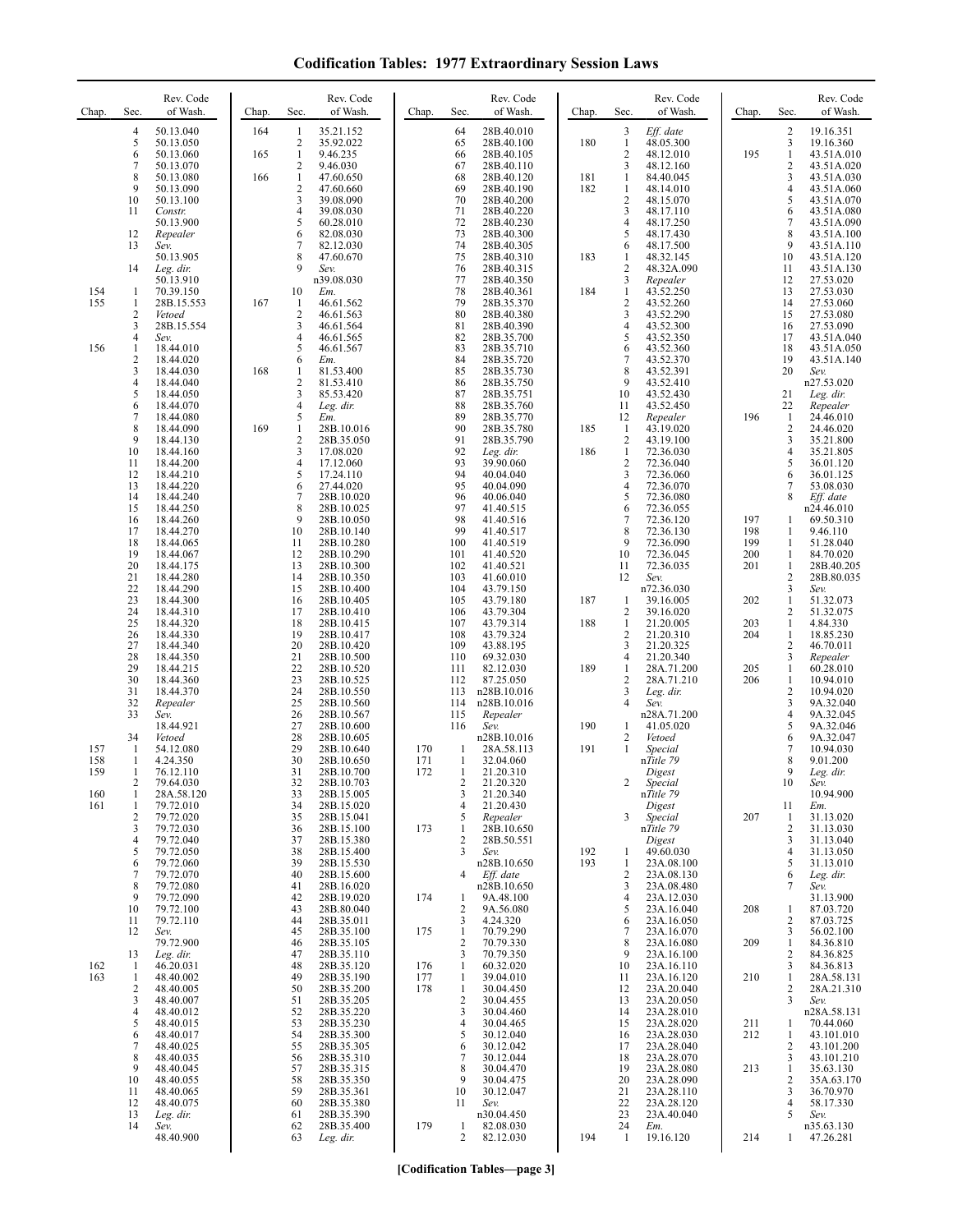**Codification Tables: 1977 Extraordinary Session Laws**

| Chap.             | Sec.                                                  | Rev. Code<br>of Wash.                                         | Chap.             | Rev. Code<br>Sec.<br>of Wash.                                                                                | Chap.                    | Rev. Code<br>Sec.<br>of Wash.                                                                                                                 | Chap.             | Sec.                                                   | Rev. Code<br>of Wash.                                         | Chap.             | Sec.                                              | Rev. Code<br>of Wash.                                              |
|-------------------|-------------------------------------------------------|---------------------------------------------------------------|-------------------|--------------------------------------------------------------------------------------------------------------|--------------------------|-----------------------------------------------------------------------------------------------------------------------------------------------|-------------------|--------------------------------------------------------|---------------------------------------------------------------|-------------------|---------------------------------------------------|--------------------------------------------------------------------|
| 215<br>216        | $\mathbf{1}$<br>1<br>2<br>3                           | 74.04.266<br>47.48.010<br>47.48.020<br>47.48.040              | 231               | 75.28.540<br>6<br>9.61.160<br>$\mathbf{1}$<br>$\overline{c}$<br>9.61.180<br>3<br>Em.                         |                          | 28B.19.030<br>10<br>11<br>28B.19.040<br>12<br>42.30.075<br>13<br>Approp.                                                                      | 259<br>260        | 3<br>$\mathbf{1}$<br>$\overline{2}$<br>$\mathbf{1}$    | Temporary<br>10.64.110<br>Em.<br>74.09.550                    |                   | 6<br>7<br>8<br>9                                  | 59.20.060<br>59.20.070<br>59.20.080<br>59.20.090                   |
| 217               | 1<br>$\overline{c}$<br>3<br>4                         | 81.75.010<br>81.75.020<br>81.75.030<br>Leg. dir.              | 232               | 40.07.010<br>1<br>$\mathbf{2}$<br>40.07.020<br>3<br>40.07.030<br>$\overline{4}$<br>40.07.040                 |                          | 14<br>Leg. dir.<br>15<br>34.08.900<br>16<br>Eff. date<br>34.08.905                                                                            |                   | 2<br>3<br>4<br>5                                       | 74.09.560<br>74.09.570<br>74.09.580<br>74.09.590              |                   | 10<br>11<br>12<br>13                              | 59.20.100<br>59.20.110<br>59.20.120<br>Sev.                        |
| 218               | 5<br>1<br>$\overline{c}$                              | Sev.<br>81.75.900<br>44.60.010<br>44.60.020                   |                   | 5<br>40.07.050<br>6<br>40.07.060<br>7<br>27.04.037<br>8<br>40.06.010                                         | 241                      | 17<br>Sev.<br>34.08.910<br>32.04.050<br>1<br>$\overline{2}$<br>32.20.010                                                                      |                   | 6<br>7<br>8                                            | 74.09.600<br>Leg. dir.<br>Sev.<br>n74.09.600                  | 280               | 14<br>$\mathbf{1}$<br>$\overline{2}$              | 59.20.900<br>Leg. dir.<br>46.71.010<br>46.71.020                   |
|                   | 3<br>4<br>5<br>6<br>$\boldsymbol{7}$                  | 44.60.040<br>44.60.050<br>44.60.070<br>44.60.080<br>44.60.100 |                   | 9<br>40.06.020<br>10<br>40.06.030<br>11<br>40.06.040<br>12<br>Repealer<br>13<br>Leg. dir.                    | 242                      | $\mathbf{1}$<br>43.83A.020<br>$\overline{2}$<br>43.83B.020<br>$\mathfrak{Z}$<br>43.83C.020<br>$\overline{4}$<br>43.83D.020<br>5<br>28B.56.020 | 261<br>262        | 1<br>2<br>$\mathbf{1}$<br>2<br>3                       | 18.85.230<br>18.85.343<br>39.53.020<br>39.53.040<br>39.53.050 |                   | 3<br>$\overline{4}$<br>5<br>6<br>7                | 46.71.030<br>46.71.040<br>46.71.050<br>46.71.060<br>46.71.070      |
|                   | 8<br>9<br>10<br>11                                    | 44.60.110<br>44.60.120<br>44.60.130<br>Repealer               | 233<br>234        | -1<br>18.57A.070<br>$\overline{2}$<br>18.71A.080<br>$\mathbf{1}$<br>11.16.083<br>$\overline{c}$<br>11.20.020 | 243                      | 6<br>Sev.<br>18.52.010<br>-1<br>$\overline{2}$<br>18.52.070<br>3<br>18.52.090                                                                 | 263               | 4<br>5<br>$\mathbf{1}$                                 | Sev.<br>39.53.921<br>Em.<br>81.44.031                         | 281               | 8<br>$\mathbf{1}$<br>$\overline{c}$<br>3          | Leg. dir.<br>43.51.360<br>43.51.365<br>43.51.370                   |
| 219               | 12<br>$\mathbf{1}$<br>$\overline{c}$<br>3             | Sev.<br>66.04.011<br>66.28.010<br>Vetoed                      |                   | 3<br>11.20.090<br>$\overline{4}$<br>11.28.110<br>5<br>11.28.185<br>11.28.237<br>6                            |                          | $\overline{4}$<br>18.52.100<br>5<br>18.52.120<br>6<br>18.52.150<br>$\overline{7}$<br>18.52.155                                                | 264               | 2<br>3<br>1<br>2                                       | 81.44.032<br>Repealer<br>43.21A.430<br>Em.                    | 282               | $\overline{4}$<br>$\mathbf{1}$<br>$\sqrt{2}$<br>3 | 43.51.375<br>28B.50.870<br>28B.50.100<br>28B.50.101                |
| 220               | 4<br>1<br>$\overline{\mathbf{c}}$<br>3                | 66.24.420<br>46.09.020<br>46.09.030<br>46.09.040              |                   | 11.28.340<br>7<br>8<br>11.40.030<br>9<br>11.52.012<br>10<br>11.52.022                                        | 244<br>245               | $\mathbf{1}$<br>18.51.310<br>1<br>30.04.075<br>$\sqrt{2}$<br>32.04.220<br>$\overline{\mathbf{3}}$<br>33.04.110                                | 265               | $\mathbf{1}$<br>2<br>3<br>4                            | 28B.15.550<br>28B.15.551<br>28B.15.552<br>Em.                 |                   | $\overline{4}$<br>5<br>6<br>7                     | 28B.50.090<br>28B.50.140<br>28B.50.300<br>28B.50.860               |
|                   | 4<br>5<br>6<br>7<br>8                                 | 46.09.050<br>46.09.060<br>46.09.070<br>46.09.080<br>46.09.090 |                   | 11<br>11.62.010<br>12<br>11.62.020<br>13<br>11.64.002<br>14<br>11.64.008<br>11.64.016<br>15                  |                          | $\overline{4}$<br>31.12.325<br>5<br>Repealer<br>6<br>Sev.<br>n30.04.075<br>$\overline{7}$<br>Em.                                              | 266<br>267<br>268 | $\mathbf{1}$<br>2<br>$\mathbf{1}$<br>$\mathbf{1}$<br>2 | 43.51.350<br>43.51.355<br>36.32.250<br>84.36.381<br>84.36.385 |                   | 8<br>9<br>10                                      | Repealer<br>Eff. date<br>n28B.50.100<br>Sev.<br>n28B.50.870        |
|                   | 9<br>10<br>11<br>12                                   | 46.09.110<br>46.09.120<br>46.09.130<br>46.09.140              |                   | 11.64.022<br>16<br>17<br>11.64.030<br>18<br>11.68.010<br>19<br>11.68.030                                     | 246<br>247               | 30.04.400<br>$\mathbf{1}$<br>$\overline{2}$<br>30.04.405<br>$\mathfrak{Z}$<br>30.04.410<br>$\mathbf{1}$<br>43.88.030                          | 269<br>270        | 3<br>1<br>$\mathbf{1}$<br>2                            | Em.<br>41.04.240<br>43.19.19361<br>43.19.19362                | 283               | -1<br>$\overline{2}$<br>3<br>$\overline{4}$       | 28A.21.010<br>28A.21.020<br>28A.21.060<br>28A.21.071               |
|                   | 13<br>14<br>15<br>16                                  | 46.09.150<br>46.09.170<br>46.09.180<br>46.09.190              |                   | 20<br>11.68.040<br>21<br>11.68.050<br>22<br>11.68.060<br>23<br>11.68.070                                     | 248                      | $\sqrt{2}$<br>43.88.060<br>3<br>Em.<br>$\mathbf{1}$<br>10.46.190<br>$\overline{2}$<br>12.12.030                                               |                   | 3<br>4<br>5<br>6                                       | 43.19.19363<br>43.19.190<br>43.19.1906<br>43.19.1935          |                   | 5<br>6<br>$\overline{7}$<br>8                     | 28A.21.350<br>28A.21.355<br>28A.21.105<br>28A.21.106               |
|                   | 17<br>18<br>19<br>20<br>21                            | 46.09.240<br>46.09.250<br>46.09.260<br>46.09.270<br>67.32.080 |                   | 24<br>11.68.080<br>25<br>11.68.100<br>26<br>11.68.110<br>27<br>11.94.020<br>28<br>30.20.020                  | 249                      | 3<br>35.20.090<br>$\mathbf{1}$<br>70.115.010<br>$\sqrt{2}$<br>70.115.020<br>$\mathfrak{Z}$<br>70.115.030<br>4<br>70.115.040                   |                   | 7<br>8<br>9<br>10                                      | 43.17.100<br>43.19.030<br>Constr.<br>43.19.19364<br>Repealer  |                   | 9<br>10<br>11<br>12<br>13                         | 28A.21.136<br>28A.21.137<br>28A.21.138<br>28A.21.135<br>39.34.020  |
| 221               | 22<br>23<br>$\mathbf{1}$<br>2                         | Repealer<br>Approp.<br>36.47.040<br>36.47.070                 |                   | 29<br>11.62.005<br>30<br>Sev.<br>n11.20.020<br>31<br>Eff. date                                               |                          | 5<br>Sev.<br>70.115.900<br>6<br>Leg. dir.<br>$\overline{7}$<br>Em.                                                                            | 271<br>272        | 11<br>$\mathbf{1}$<br>$\mathbf{1}$                     | Exp. date<br>43.19.19365<br>26.09.240<br>28A.58.160           |                   | 14<br>15<br>16<br>17                              | 28A.21.030<br>28A.21.031<br>28A.21.032<br>28A.21.033               |
| 222               | 1<br>$\overline{c}$<br>3<br>$\overline{4}$            | 19.09.020<br>19.09.030<br>19.09.070<br>19.09.080              | 235               | Applic.<br>n11.20.020<br>32<br>Repealer<br>$1 - 3$<br>Temporary                                              | 250<br>251               | $\mathbf{1}$<br>48.23.080<br>2<br>Constr.<br>n48.23.080<br>41.50.050<br>-1                                                                    | 273<br>274        | 2<br>$\mathbf{1}$<br>$\mathbf{1}$                      | Sev.<br>n28A.58.160<br>50.12.210<br>35.82.020                 |                   | 18<br>19<br>20<br>21                              | 28A.21.034<br>28A.21.0304<br>28A.21.0305<br>28A.21.035             |
|                   | 5<br>6<br>7<br>8<br>9                                 | 19.09.090<br>19.09.100<br>19.09.110<br>19.09.180<br>19.09.190 |                   | 4<br>36.78.070<br>5<br>44.40.020<br>6<br>44.40.025<br>7<br>44.40.030<br>8<br>44.40.040                       |                          | 2<br>41.50.080<br>$\overline{3}$<br>43.33.050<br>4<br>43.33.070<br>5<br>43.84.150<br>6<br>43.33.110                                           |                   | 2<br>3<br>4<br>5<br>6                                  | 35.82.070<br>35.82.080<br>35.82.090<br>35.82.130<br>35.82.140 |                   | 22<br>23<br>24<br>25<br>26                        | 28A.21.050<br>28A.21.036<br>Leg. dir.<br>Repealer<br>Sev.          |
|                   | 10<br>11<br>12<br>13                                  | 19.09.210<br>19.09.220<br>19.09.260<br>19.09.265              |                   | 44.40.070<br>9<br>10<br>44.40.090<br>44.40.100<br>11<br>12<br>44.40.120                                      |                          | $\overline{7}$<br>41.50.085<br>8<br>41.26.330<br>9<br>41.40.077<br>10<br>43.33.130                                                            | 275<br>276        | 7<br>8<br>1<br>1                                       | 35.82.150<br>35.82.220<br>77.16.100<br>28B.10.420             | 284               | 1<br>2<br>3                                       | n28A.21.010<br>n84.48.075<br>82.03.130<br>84.48.075                |
|                   | 14<br>15<br>16<br>17<br>18                            | 19.09.275<br>19.09.280<br>19.09.285<br>19.09.370<br>Repealer  |                   | 13<br>47.01.220<br>14<br>47.02.010<br>47.05.040<br>15<br>47.17.850<br>16<br>17<br>47.26.160                  | 252<br>253               | 43.33.120<br>11<br>58.19.185<br>$\mathbf{1}$<br>$\mathbf{1}$<br>46.80.005<br>$\sqrt{2}$<br>46.80.010<br>$\mathbf{3}$<br>46.80.020             | 277               | 1<br>2<br>3<br>4<br>5                                  | 36.56.010<br>36.56.020<br>36.56.030<br>36.56.040<br>36.56.050 | 285<br>286<br>287 | 1<br>2<br>1<br>$\mathbf{1}$<br>2                  | 43.60A.080<br>43.60A.081<br>28A.01.020<br>70.114.010<br>70.114.020 |
| 223               | $\mathbf{1}$<br>$\overline{c}$<br>3<br>$\overline{4}$ | 28B.50.401<br>28B.50.402<br>Leg. dir.<br>Sev.                 | 236               | 18<br>Approp.<br>19<br>Repealer<br>20<br>Em.<br>$\mathbf{1}$<br>9A.56.095                                    |                          | $\overline{4}$<br>46.80.030<br>5<br>46.80.070<br>46.80.080<br>6<br>$\tau$<br>46.80.090                                                        |                   | 6<br>7<br>8<br>9                                       | 36.56.060<br>36.56.070<br>36.56.080<br>36.56.090              | 288               | 3<br>$1 - 12$                                     | Repealer<br>Referendum<br>$#40$ failed to<br>become law            |
| 224<br>225        | 5<br>1<br>1<br>$\overline{c}$                         | Em.<br>47.17.517<br>47.28.025<br>47.28.026                    | 237               | 2<br>Repealer<br>1,2<br>Approp.<br>3<br>Sev.<br>4<br>Em.                                                     |                          | 8<br>46.80.100<br>9<br>46.80.110<br>10<br>46.80.150<br>46.80.170<br>11                                                                        |                   | 10<br>11<br>12<br>13                                   | 36.56.100<br>36.56.110<br>35.58.020<br>Leg. dir.              | 289               | 1<br>$\sqrt{2}$<br>3<br>4                         | 43.131.010<br>43.131.020<br>43.131.030<br>43.131.040               |
| 226<br>227<br>228 | 3<br>1<br>1<br>1<br>2                                 | 47.28.030<br>29.04.160<br>28A.47.830<br>Approp.<br>4.92.170   | 238<br>239<br>240 | 1<br>29.71.020<br>2<br>29.71.040<br>1<br>51.04.030<br>$\mathbf{1}$<br>34.08.010<br>2<br>1.08.110             |                          | 12<br>Repealer<br>13<br>Constr.<br>46.80.900<br>14<br>Sev.<br>n46.80.005                                                                      |                   | 14<br>15                                               | Sev.<br>Constr.<br>36.56.900<br>Eff. date<br>36.56.910        |                   | 5<br>6<br>7<br>8<br>9                             | 43.131.050<br>43.131.060<br>43.131.070<br>43.131.080<br>43.131.090 |
| 229<br>230        | 3<br>1<br>1<br>$\overline{c}$                         | Em.<br>39.44.140<br>75.28.455<br>Uncod.                       |                   | 3<br>34.08.020<br>4<br>34.08.030<br>5<br>34.08.040<br>34.08.050<br>6                                         | 254<br>255<br>256<br>257 | 46.76.065<br>$\mathbf{1}$<br>28A.58.420<br>$\mathbf{1}$<br>43.43.310<br>1<br>$\mathbf{1}$<br>36.78.090                                        | 278<br>279        | -1<br>2<br>$\mathbf{1}$<br>2                           | 43.21C.080<br>43.21C.060<br>59.20.010<br>59.20.020            |                   | 10<br>11<br>12<br>13                              | 43.131.100<br>43.131.110<br>43.131.120<br>43.131.130               |
|                   | 3<br>4<br>5                                           | 75.28.505<br>75.28.510<br>75.28.535                           |                   | 7<br>34.04.025<br>8<br>34.04.030<br>9<br>34.04.050                                                           | 258                      | $\overline{c}$<br>36.78.100<br>$\mathbf{1}$<br>47.42.020<br>$\overline{2}$<br>47.42.055                                                       |                   | 3<br>4<br>5                                            | 59.20.030<br>59.20.040<br>59.20.050                           |                   | 14<br>15<br>16                                    | 43.131.140<br>43.06.010<br>Exp. date                               |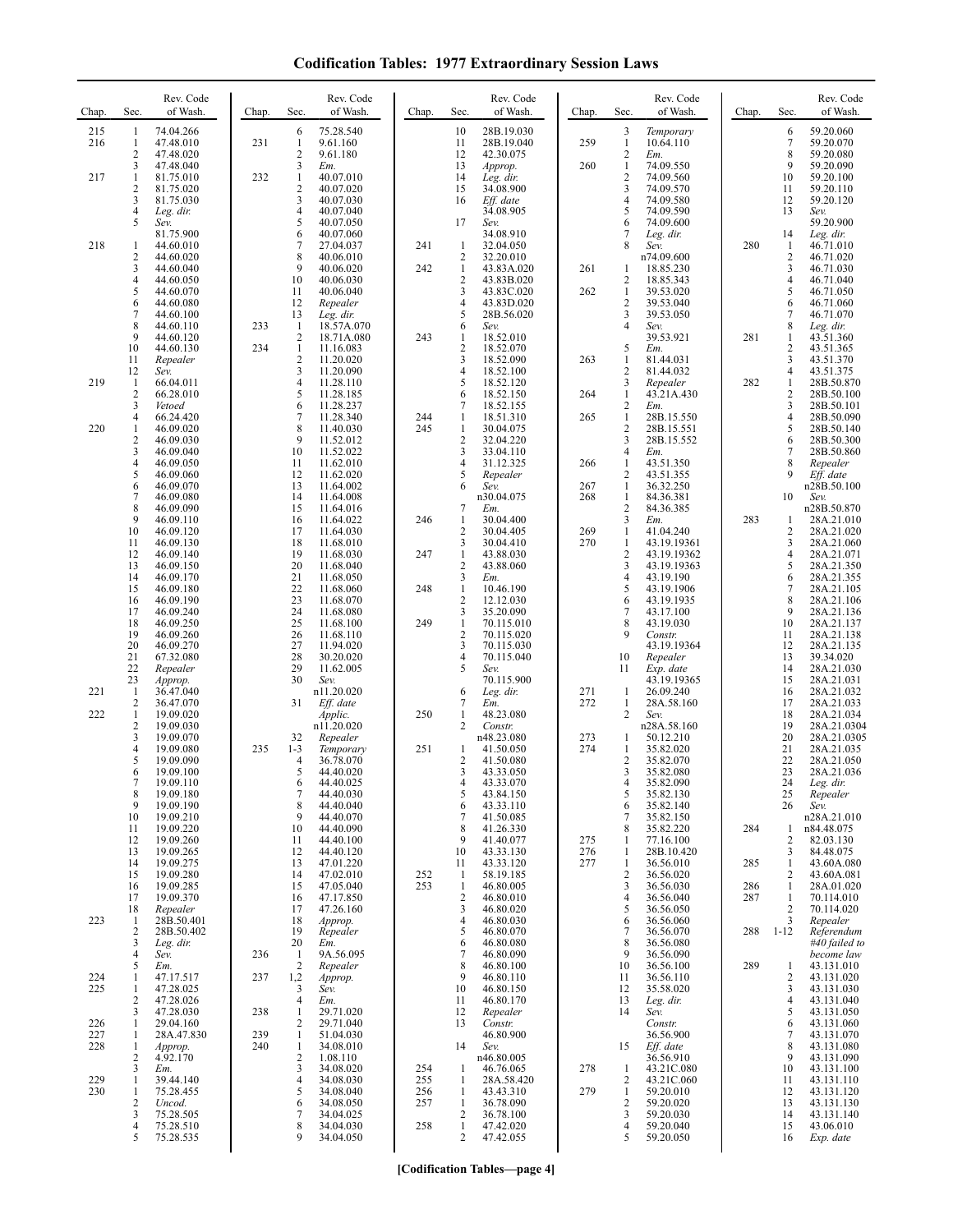**Codification Tables: 1977 Extraordinary Session Laws**

| Chap.      | Rev. Code<br>Sec.<br>of Wash.                                                                                                                                                                                                                                                                                                                                                                                    | Rev. Code<br>of Wash.<br>Chap.<br>Sec.                                                                                                                                                                                                                                                                                                                                                            | Chap.                    | Sec.                                                                                                                            | Rev. Code<br>of Wash.                                                                                                                                                                                                                                                          | Chap.             | Sec.                                                                                                                                                                                                           | Rev. Code<br>of Wash.                                                                                                                                                                                                                                                        | Chap.      | Sec.                                                                                                                                                    | Rev. Code<br>of Wash.                                                                                                                                                                                                                                                    |
|------------|------------------------------------------------------------------------------------------------------------------------------------------------------------------------------------------------------------------------------------------------------------------------------------------------------------------------------------------------------------------------------------------------------------------|---------------------------------------------------------------------------------------------------------------------------------------------------------------------------------------------------------------------------------------------------------------------------------------------------------------------------------------------------------------------------------------------------|--------------------------|---------------------------------------------------------------------------------------------------------------------------------|--------------------------------------------------------------------------------------------------------------------------------------------------------------------------------------------------------------------------------------------------------------------------------|-------------------|----------------------------------------------------------------------------------------------------------------------------------------------------------------------------------------------------------------|------------------------------------------------------------------------------------------------------------------------------------------------------------------------------------------------------------------------------------------------------------------------------|------------|---------------------------------------------------------------------------------------------------------------------------------------------------------|--------------------------------------------------------------------------------------------------------------------------------------------------------------------------------------------------------------------------------------------------------------------------|
| 290<br>291 | 43.131.900<br>17<br>Repealer<br>18<br>Sev.<br>n43.131.901<br>19<br>Em.<br>84.08.130<br>$\mathbf{1}$<br>2<br>84.48.010<br>13.04.005<br>1<br>$\overline{2}$<br>13.04.011<br>3<br>13.04.021<br>$\overline{4}$<br>13.04.030<br>5<br>13.04.033<br>6<br>13.04.035<br>7<br>13.04.037<br>8<br>13.04.040<br>9<br>13.04.093<br>13.04.270<br>10<br>11<br>13.04.272<br>12<br>13.04.274<br>13<br>13.04.276<br>14<br>13.04.278 | n13.04.005<br>83<br>Eff. dates<br>n13.04.005<br>292<br>50.04.116<br>-1<br>2<br>50.04.150<br>3<br>50.04.155<br>4<br>50.04.160<br>5<br>50.04.205<br>6<br>50.20.113<br>7<br>50.04.270<br>8<br>50.04.300<br>9<br>50.12.050<br>10<br>50.20.098<br>50.22.010<br>11<br>12<br>50.24.160<br>13<br>50.44.020<br>14<br>50.44.030<br>15<br>50.44.035<br>16<br>50.44.037<br>17<br>50.44.040<br>18<br>50.44.050 |                          | $\overline{c}$<br>3<br>4<br>5<br>6<br>7<br>8<br>9<br>10<br>11<br>12<br>13<br>14<br>15<br>16<br>17<br>18<br>19<br>20<br>21<br>22 | 41.40.610<br>41.40.620<br>41.40.630<br>41.40.640<br>41.40.650<br>41.40.660<br>41.40.670<br>41.40.680<br>41.40.690<br>41.40.700<br>41.40.710<br>41.40.720<br>41.40.730<br>41.40.740<br>41.40.010<br>41.40.165<br>41.40.340<br>41.40.350<br>41.40.370<br>41.40.005<br>n41.40.610 | 305<br>306<br>307 | 10<br>11<br>12<br>13<br>14<br>15<br>16<br>$\mathbf{1}$<br>$\overline{2}$<br>$\mathbf{1}$<br>$\overline{2}$<br>3<br>$\overline{4}$<br>5<br>6<br>$\overline{7}$<br>8<br>9<br>$\mathbf{1}$<br>$\overline{2}$<br>3 | 20.01.385<br>20.01.430<br>20.01.445<br>20.01.480<br>20.01.500<br>20.01.550<br>20.01.211<br>28A.58.090<br>28A.58.092<br>43.51.940<br>43.51.942<br>43.51.943<br>43.51.944<br>Temporary<br>43.51.945<br>Leg. dir.<br>Repealer<br>Approp.<br>13.06.050<br>Temporary<br>Eff. date | 315<br>316 | 10<br>11<br>12<br>13<br>14<br>15<br>16<br>17<br>18<br>1,2<br>3<br>$\overline{4}$<br>1<br>2<br>$\mathfrak{Z}$<br>$\overline{4}$<br>5<br>6<br>7<br>8<br>9 | 10.97.100<br>10.97.110<br>10.97.120<br>42.17.310<br>43.43.705<br>43.43.710<br>43.43.730<br>43.43.810<br>Leg. dir.<br>Temporary<br>Approp.<br>Vetoed<br>70.48.010<br>70.48.020<br>70.48.030<br>70.48.040<br>70.48.050<br>70.48.060<br>70.48.070<br>70.48.080<br>70.48.090 |
|            | 15<br>Leg. dir.<br>13.30.010<br>16<br>17<br>13.30.020<br>18<br>13.30.030<br>19<br>13.30.040<br>20<br>Leg. dir.<br>21<br>74.13.020<br>22<br>74.13.031<br>23<br>13.32.010<br>24<br>13.32.020<br>25<br>13.32.030<br>26<br>13.32.040<br>27<br>13.32.050<br>28<br>Leg. dir.<br>29<br>13.34.010<br>30<br>13.34.020<br>31<br>13.34.030<br>32<br>13.34.040                                                               | 19<br>50.44.060<br>20<br>50.98.100<br>21<br>50.98.110<br>22<br>50.24.013<br>23<br>50.44.090<br>24<br>50.16.010<br>25<br>Applic.<br>n50.22.010<br>26,27<br>Repealer<br>28<br>Eff. dates<br>n50.04.116<br>293<br>41.32.750<br>1<br>2<br>41.32.755<br>3<br>41.32.760<br>4<br>41.32.765<br>5<br>41.32.770<br>6<br>41.32.775<br>7<br>41.32.780                                                         | 296<br>297<br>298<br>299 | 23<br>24<br>25<br>$\mathbf{1}$<br>1<br>$\overline{2}$<br>3<br>1<br>$\mathbf{1}$<br>$\overline{c}$<br>3<br>4<br>5<br>6<br>7      | Leg. dir.<br>n41.40.610<br>Sev.<br>41.40.900<br>Eff. date<br>41.40.920<br>43.31A.130<br>43.117.910<br>Approp.<br>Eff. date<br>81.68.060<br>57.08.090<br>57.08.015<br>57.16.010<br>57.16.030<br>57.16.035<br>57.16.040<br>57.16.060                                             | 308<br>309        | 1<br>$\overline{2}$<br>3<br>$\overline{4}$<br>5<br>6<br>$\overline{7}$<br>8<br>9<br>10<br>11<br>12<br>13<br>-1<br>$\sqrt{2}$<br>3<br>$\overline{4}$                                                            | n13.06.050<br>Uncod.<br>75.48.020<br>75.48.030<br>75.48.040<br>75.48.050<br>75.48.060<br>75.48.070<br>75.48.080<br>75.48.090<br>75.48.100<br>75.48.110<br>Leg. dir.<br>Em.<br>11.88.005<br>11.88.010<br>11.88.030<br>11.88.040                                               |            | 10<br>11<br>12<br>13<br>14<br>15<br>16<br>17<br>18<br>19<br>20<br>21<br>22<br>23<br>24<br>25<br>26                                                      | 70.48.100<br>70.48.110<br>70.48.120<br>70.48.130<br>70.48.140<br>70.48.150<br>70.48.160<br>70.48.170<br>Leg. dir.<br>35.21.330<br>35.22.280<br>35.23.440<br>35.24.160<br>35.24.290<br>35.27.240<br>35.27.370<br>Sev.<br>n70.48.020                                       |
|            | 33<br>13.34.050<br>34<br>13.34.060<br>35<br>13.34.070<br>36<br>13.34.080<br>37<br>13.34.090<br>38<br>13.34.100<br>39<br>13.34.110<br>40<br>13.34.120<br>41<br>13.34.130<br>42<br>13.34.140<br>43<br>13.34.150<br>44<br>13.34.160<br>13.34.170<br>45<br>46<br>13.34.180<br>47<br>13.34.190<br>48<br>13.34.200                                                                                                     | 8<br>41.32.785<br>9<br>41.32.790<br>10<br>41.32.795<br>41.32.800<br>11<br>12<br>41.32.805<br>13<br>41.32.810<br>14<br>41.32.815<br>15<br>41.32.820<br>16<br>41.32.825<br>17<br>41.32.830<br>18<br>41.32.010<br>19<br>41.32.005<br>20<br>n41.32.755<br>21<br>Leg. dir.<br>n41.32.755<br>22<br>Sev.                                                                                                 | 300<br>301               | 8<br>1<br>$\overline{2}$<br>3<br>4<br>5<br>6<br>7<br>8<br>9<br>10<br>-1<br>$\overline{c}$<br>3<br>4<br>5                        | 57.20.025<br>56.08.020<br>56.08.050<br>56.16.020<br>56.16.030<br>56.16.035<br>56.16.100<br>56.16.110<br>56.16.115<br>56.20.015<br>56.20.020<br>19.106.010<br>19.106.020<br>19.106.030<br>19.106.040<br>19.106.050                                                              | 310               | 5<br>6<br>7<br>8<br>9<br>10<br>11<br>12<br>13<br>14<br>15<br>16<br>17<br>18<br>-1<br>$\overline{2}$                                                                                                            | 11.88.045<br>11.88.090<br>11.88.100<br>11.88.107<br>11.88.120<br>11.88.125<br>11.88.140<br>11.88.150<br>11.92.040<br>11.92.190<br>11.92.125<br>11.92.170<br>Repealer<br>Sev.<br>18.18.260<br>18.18.140                                                                       | 317        | 27<br>28<br>29<br>1<br>2<br>3<br>4<br>5<br>6<br>$\tau$<br>8<br>9<br>10<br>11<br>12<br>13                                                                | Repealer<br>Approp.<br>Em.<br>82.36.010<br>82.36.020<br>82.36.100<br>82.37.030<br>82.38.030<br>82.36.025<br>35.77.010<br>46.68.090<br>46.68.100<br>46.68.115<br>46.68.150<br>47.26.040<br>47.26.180                                                                      |
|            | 49<br>13.34.210<br>50<br>Leg. dir.<br>51<br>26.44.050<br>52<br>28A.27.070<br>53<br>9A.76.010<br>26.09.400<br>54<br>13.40.010<br>55<br>13.40.020<br>56<br>57<br>13.40.030<br>13.40.040<br>58<br>59<br>13.40.050<br>13.40.060<br>60<br>13.40.070<br>61                                                                                                                                                             | n41.32.755<br>23<br>Eff. date<br>n41.32.755<br>294<br>41.26.400<br>1<br>$\mathbf{2}$<br>41.26.410<br>3<br>41.26.420<br>$\overline{4}$<br>41.26.430<br>5<br>41.26.440<br>6<br>41.26.450<br>7<br>41.26.460<br>8<br>41.26.470<br>9<br>41.26.480<br>10<br>41.26.490                                                                                                                                   | 302                      | 6<br>7<br>8<br>9<br>10<br>11<br>12<br>13<br>14<br>15<br>16<br>$\mathbf{1}$                                                      | 19.106.060<br>19.106.070<br>19.106.080<br>Exp. date<br>19.106.900<br>30.04.500<br>30.04.505<br>30.04.510<br>30.04.515<br>49.60.175<br>Leg. dir.<br>Leg. dir.<br>7.68.010                                                                                                       | 311<br>312        | $\mathbf{1}$<br>$\overline{2}$<br>3<br>$\overline{4}$<br>5<br>6<br>1<br>$\sqrt{2}$<br>3<br>$\overline{4}$<br>5                                                                                                 | 2.08.061<br>2.08.062<br>2.08.064<br>2.08.065<br>Approp.<br>Eff. date<br>n2.08.061<br>43.03.050<br>43.03.060<br>43.03.063<br>43.03.065<br>Eff. date<br>Constr.                                                                                                                | 318        | 14<br>15<br>16<br>17<br>18<br>19<br>20<br>21<br>22<br>23<br>24<br>1                                                                                     | 47.26.190<br>47.26.240<br>47.26.270<br>47.26.405<br>47.26.420<br>47.26.424<br>47.26.425<br>47.26.4251<br>47.26.080<br>Sev.<br>Eff. dates<br>n82.38.030<br>43.03.010                                                                                                      |
|            | 13.40.080<br>62<br>13.40.090<br>63<br>13.40.100<br>64<br>13.40.110<br>65<br>13.40.120<br>66<br>13.40.130<br>67<br>13.40.140<br>68<br>13.40.150<br>69<br>70<br>13.40.160<br>71<br>13.40.170<br>13.40.180<br>72<br>73<br>13.40.190                                                                                                                                                                                 | 11<br>41.26.500<br>41.26.510<br>12<br>13<br>41.26.520<br>14<br>41.26.530<br>41.26.540<br>15<br>16<br>41.26.550<br>41.26.030<br>17<br>41.26.005<br>18<br>19<br>41.26.320<br>20<br>41.26.045<br>21<br>41.26.046<br>22<br>41.26.090                                                                                                                                                                  | 303                      | $\sqrt{2}$<br>3<br>4<br>5<br>6<br>7<br>8<br>9<br>10<br>11<br>12<br>$\mathbf{1}$                                                 | 7.68.020<br>7.68.050<br>7.68.060<br>7.68.070<br>7.68.075<br>7.68.110<br>7.68.130<br>7.68.065<br>7.68.035<br>Repealer<br>7.68.905<br>28A.02.110                                                                                                                                 | 313               | 1<br>$\overline{2}$<br>3<br>$\overline{4}$<br>5<br>6<br>7<br>8<br>9                                                                                                                                            | n43.03.050<br>42.17.020<br>42.17.030<br>42.17.060<br>42.17.160<br>42.17.170<br>42.17.190<br>Repealer<br>Sev.<br>n42.17.020<br>Eff. date<br>n42.17.020                                                                                                                        | 319        | 2<br>3<br>4<br>5<br>6<br>7<br>1<br>$\sqrt{2}$<br>3<br>$\overline{4}$<br>5                                                                               | 2.04.090<br>2.06.060<br>2.08.090<br>3.58.010<br>Approp.<br>Eff. date<br>n43.03.010<br>19.02.010<br>19.02.020<br>19.02.030<br>19.02.040<br>19.02.050                                                                                                                      |
|            | 74<br>13.40.200<br>13.40.210<br>75<br>13.40.220<br>76<br>77<br>13.40.230<br>78<br>13.40.240<br>79<br>Temporary<br>80<br>Leg. dir.<br>81<br>Repealer<br>82<br>Sev.                                                                                                                                                                                                                                                | 23<br>41.26.160<br>24<br>n41.26.410<br>25<br>Leg. dir.<br>n41.26.410<br>26<br>Sev.<br>41.26.901<br>27<br>Eff. date<br>41.26.921<br>295<br>41.40.600<br>1                                                                                                                                                                                                                                          | 304                      | $\mathbf{1}$<br>$\overline{2}$<br>3<br>4<br>5<br>6<br>7<br>8<br>9                                                               | 20.01.010<br>20.01.030<br>20.01.060<br>20.01.080<br>20.01.086<br>20.01.210<br>20.01.212<br>20.01.330<br>20.01.370                                                                                                                                                              | 314               | 1<br>$\overline{c}$<br>3<br>$\overline{4}$<br>5<br>6<br>7<br>8<br>9                                                                                                                                            | 10.97.010<br>10.97.020<br>10.97.030<br>10.97.040<br>10.97.050<br>10.97.060<br>10.97.070<br>10.97.080<br>10.97.090                                                                                                                                                            | 320        | 6<br>7<br>8<br>9<br>10<br>11<br>1<br>$\overline{c}$                                                                                                     | 19.02.060<br>19.02.070<br>82.24.220<br>Repealer<br>Sev.<br>19.02.900<br>Eff. date<br>43.88.280<br>43.88.290                                                                                                                                                              |

**[Codification Tables—page 5]**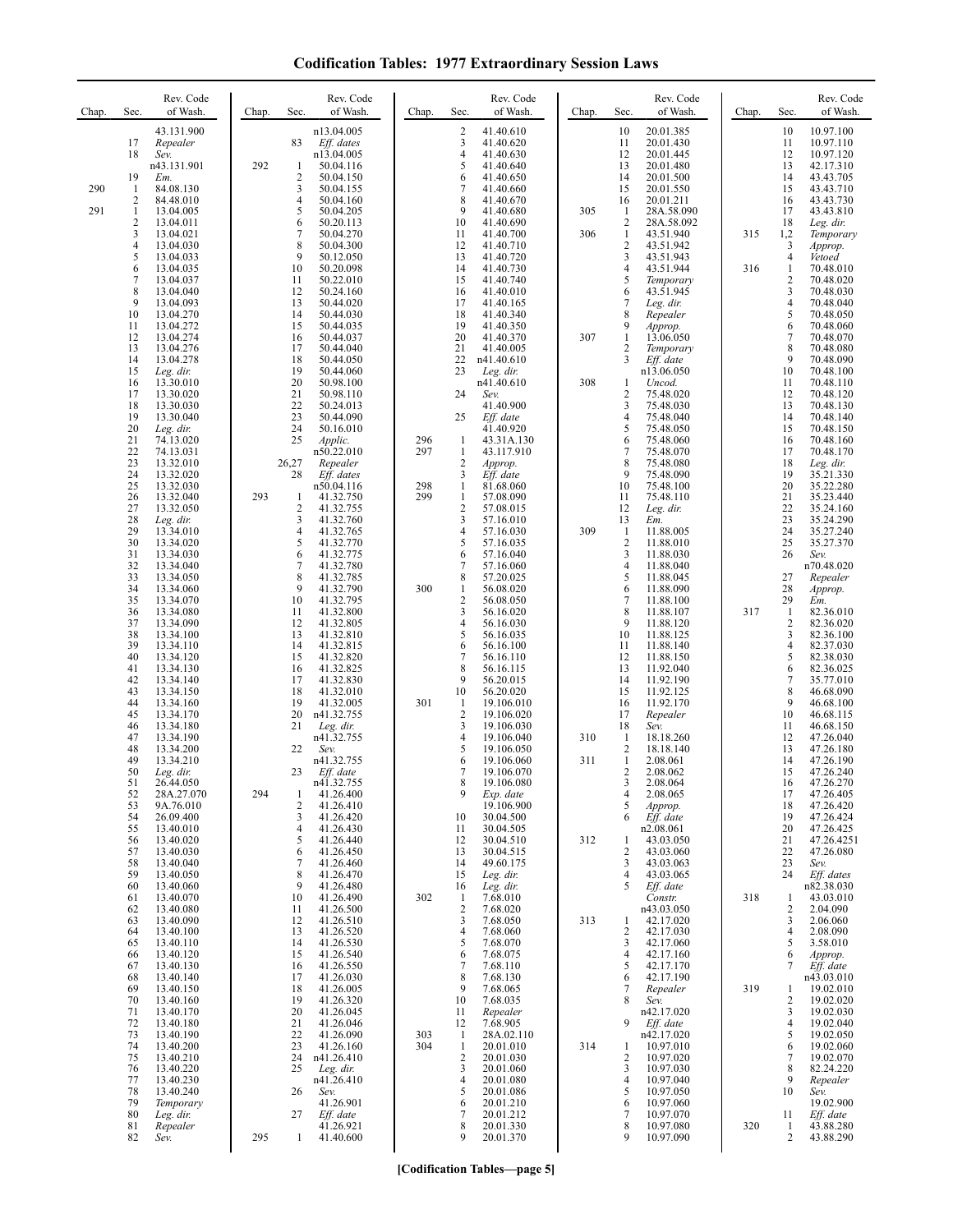| <b>Codification Tables: 1977 Extraordinary Session Laws</b> |  |  |
|-------------------------------------------------------------|--|--|
|-------------------------------------------------------------|--|--|

| Chap. | Sec.                                  | Rev. Code<br>of Wash.                                                                        | Chap.      | Rev. Code<br>of Wash.<br>Sec.                                                                                                     | Chap.      | Rev. Code<br>Sec.<br>of Wash.                                                                                                                     | Chap. | Rev. Code<br>of Wash.<br>Sec.                                                                                                            | Chap. | Sec.                                   | Rev. Code<br>of Wash.                                                                   |
|-------|---------------------------------------|----------------------------------------------------------------------------------------------|------------|-----------------------------------------------------------------------------------------------------------------------------------|------------|---------------------------------------------------------------------------------------------------------------------------------------------------|-------|------------------------------------------------------------------------------------------------------------------------------------------|-------|----------------------------------------|-----------------------------------------------------------------------------------------|
| 321   | 3<br>4<br>5<br>6<br>1                 | 43.88.300<br>43.88.310<br>43.88.320<br>Eff. date<br>n43.88.280<br>74.38.010                  |            | 13<br>9.46.196<br>14<br>9.46.198<br>15<br>9.46.210<br>16<br>9.46.230<br>17<br>9.46.300<br>18<br>Em.                               | 332        | n28B.15.031<br>5<br>Eff. date<br>n28B.15.031<br>82.44.020<br>-1<br>$\overline{c}$<br>82.44.110<br>3<br>Sev.                                       |       | $\overline{c}$<br>28B.31.020<br>3<br>28B.31.030<br>4<br>28B.31.040<br>5<br>28B.31.050<br>6<br>28B.31.060<br>7<br>28B.31.070              |       | 37<br>38<br>39<br>40<br>41<br>42       | 51.32.010<br>51.32.015<br>51.32.020<br>51.32.030<br>51.32.040<br>51.32.050              |
|       | $\overline{c}$<br>3<br>4<br>5         | 74.38.020<br>74.38.040<br>74.38.050<br>74.38.061                                             | 327        | n75.28.095<br>-1<br>$\overline{2}$<br>75.18.110<br>3<br>75.18.080<br>75.28.460<br>4                                               | 333        | $\overline{4}$<br>Eff. date<br>$1 - 4$<br>Approp.<br>5<br>Sev.<br>6<br>Em.                                                                        |       | 8<br>28B.31.080<br>9<br>28B.31.090<br>10<br>28B.31.100<br>11<br>Leg. dir.                                                                |       | 43<br>44<br>45<br>46                   | 51.32.055<br>51.32.060<br>51.32.073<br>51.32.080                                        |
|       | 6<br>7<br>8                           | Approp.<br><i>Termination</i><br>date<br>Em.                                                 |            | 5<br>75.28.095<br>75.28.130<br>6<br>7<br>75.28.140<br>8<br>75.28.190                                                              | 334        | 46.01.011<br>$\mathbf{1}$<br>$\overline{c}$<br>46.01.020<br>$\mathfrak{Z}$<br>46.01.061<br>$\overline{4}$<br>46.01.170                            | 345   | 12<br>Sev.<br>13<br>Em.<br>$\mathbf{1}$<br>28B.14B.010<br>$\overline{2}$                                                                 |       | 47<br>48<br>49<br>50                   | 51.32.090<br>51.32.095<br>51.32.100<br>51.32.110                                        |
| 322   | 1<br>$\overline{c}$<br>3<br>4         | 28B.15.060<br>28B.15.100<br>28B.15.201<br>28B.15.401                                         |            | 9<br>75.28.220<br>10<br>n75.28.095<br>75.28.610<br>11<br>12<br>75.28.620                                                          |            | 5<br>43.17.010<br>6<br>43.17.020<br>$\overline{7}$<br>Repealer<br>8<br>Eff. date                                                                  |       | 28B.14B.020<br>3<br>28B.14B.030<br>4<br>28B.14B.040<br>5<br>28B.14B.050<br>6<br>28B.14B.060                                              |       | 51<br>52<br>53<br>54                   | 51.32.120<br>51.32.135<br>51.32.180<br>51.32.190                                        |
|       | 5<br>6<br>7<br>8                      | 28B.15.500<br>28B.15.065<br>28B.15.070<br>28B.15.075                                         |            | 13<br>75.28.630<br>14<br>75.28.640<br>15<br>75.28.650<br>16<br>75.28.660                                                          | 335        | n46.01.011<br>82.38.075<br>-1<br>Eff. date<br>2<br>n82.38.075                                                                                     | 346   | 7<br>Leg. dir.<br>8<br>Sev.<br>9<br>Em.<br>$\mathbf{1}$<br>28B.59B.010                                                                   |       | 55<br>56<br>57<br>58                   | 51.32.210<br>51.36.010<br>51.36.020<br>51.36.030                                        |
|       | 9<br>10<br>11<br>12<br>13<br>14<br>15 | 28B.15.620<br>28B.15.380<br>28B.40.361<br>28B.35.361<br>28B.15.710<br>Repealer<br>28B.15.800 |            | 17<br>75.28.670<br>18<br>75.08.085<br>19<br>75.32.020<br>20<br>75.32.030<br>21<br>75.32.051<br>22<br>75.32.055<br>23<br>75.32.033 | 336        | 42.17.040<br>-1<br>$\sqrt{2}$<br>42.17.090<br>3<br>42.17.095<br>42.17.242<br>$\overline{4}$<br>5<br>42.17.243<br>42.17.125<br>6<br>7<br>42.17.370 |       | 2<br>28B.59B.020<br>3<br>28B.59B.030<br>4<br>28B.59B.040<br>5<br>28B.59B.050<br>6<br>28B.59B.060<br>7<br>28B.59B.070<br>8<br>28B.59B.080 |       | 59<br>60<br>61<br>62<br>63<br>64<br>65 | 51.36.040<br>51.36.070<br>51.40.010<br>51.40.020<br>51.40.030<br>51.40.040<br>51.40.050 |
|       | 16<br>17<br>18                        | Leg. dir.<br>Sev.<br>n28B.15.065<br>Em.                                                      |            | 24<br>75.32.035<br>25<br>75.32.003<br>26<br>75.32.065<br>27<br>75.32.080                                                          | 337        | 8<br>Sev.<br>n42.17.040<br>88.16.005<br>-1<br>$\sqrt{2}$<br>88.16.010                                                                             |       | 9<br>28B.59B.090<br>10<br>Leg. dir.<br>11<br>Sev.<br>Em.<br>12                                                                           |       | 66<br>67<br>68<br>69                   | 51.40.060<br>51.40.070<br>51.44.110<br>51.48.010                                        |
| 323   | -1<br>$\overline{c}$<br>3<br>4        | 51.04.040<br>51.04.070<br>51.08.018<br>51.08.030                                             |            | 28<br>75.32.090<br>29<br>75.32.101<br>30<br>75.32.110<br>31<br>75.32.115                                                          |            | 3<br>88.16.020<br>$\overline{4}$<br>88.16.035<br>5<br>88.16.050<br>6<br>88.16.070                                                                 | 347   | $\mathbf{1}$<br>82.04.291<br>$\overline{c}$<br>84.33.060<br>3<br>84.33.080<br>4<br>Em.                                                   |       | 70<br>71<br>72<br>73                   | 51.48.050<br>51.48.060<br>51.48.070<br>51.48.105                                        |
|       | 5<br>6<br>7<br>8<br>9                 | 51.08.175<br>51.08.178<br>51.12.020<br>51.12.110                                             |            | 32<br>Repealer<br>33<br>75.08.230<br>34<br>Sev.<br>n75.28.095                                                                     |            | $\overline{7}$<br>88.16.090<br>8<br>88.16.150<br>9<br>88.16.103<br>10<br>88.16.105<br>88.16.155<br>11                                             | 348   | 84.36.047<br>1<br>2<br>84.36.048<br>3<br>Eff. date<br>Constr.                                                                            |       | 74<br>75<br>76<br>77<br>78             | 51.52.010<br>51.52.050<br>51.52.060<br>51.52.070                                        |
|       | 10<br>11<br>12<br>13                  | 51.14.020<br>51.14.030<br>51.16.060<br>51.16.110<br>51.16.120                                | 328        | 35<br>Eff. date<br>n75.28.095<br>43.21G.010<br>1<br>$\overline{2}$<br>43.21G.020<br>3<br>43.21G.030                               |            | 12<br>88.16.100<br>13<br>88.16.120<br>14<br>88.16.130<br>15<br>88.16.107                                                                          | 349   | n84.36.047<br>Leg. dir.<br>4<br>1<br>28C.50.010<br>2<br>28C.50.020<br>3<br>28C.50.030                                                    |       | 79<br>80<br>81<br>82                   | 51.52.095<br>51.52.100<br>51.52.110<br>51.52.120<br>51.52.130                           |
|       | 14<br>15<br>16<br>17                  | 51.32.030<br>51.32.073<br>51.32.095<br>51.32.110                                             |            | 4<br>43.21G.040<br>5<br>43.21G.050<br>6<br>43.21G.060<br>7<br>43.21G.070                                                          |            | 16<br>88.16.200<br>17<br>Repealer<br>18<br>Sev.<br>n88.16.005                                                                                     |       | 4<br>28C.50.040<br>5<br>28C.50.050<br>6<br>28C.50.060<br>7<br>Leg. dir.                                                                  | 351   | -1<br>$\overline{c}$<br>3<br>4         | 68.05.040<br>68.05.050<br>68.05.180<br>68.05.230                                        |
|       | 18<br>19<br>20<br>21                  | 51.32.150<br>51.32.220<br>51.36.030<br>51.44.040                                             |            | 8<br>43.21G.080<br>9<br>43.21G.090<br>10<br>Vetoed<br>11<br>43.06.200                                                             | 338        | 19<br>Vetoed<br>Par. veto<br><i><b>Omnibus</b></i><br>Approp.                                                                                     | 350   | 8<br>Sev.<br>28C.50.900<br>9<br>Em.<br>1<br>51.04.010                                                                                    |       | 5<br>6<br>7                            | 68.46.090<br>68.46.120<br>Sev.<br>n68.05.180                                            |
|       | 22<br>23<br>24<br>25<br>26<br>27      | 51.48.020<br>51.48.050<br>51.48.070<br>51.04.105<br>51.04.085<br>51.16.190                   |            | 12<br>43.06.210<br>13<br>44.39.010<br>14<br>44.39.015<br>15<br>44.39.020<br>44.39.025<br>16<br>17<br>44.39.060                    | 339        | Act<br>(Uncod.)<br>Par. veto<br>Omnibus<br>Approp.                                                                                                |       | 2<br>51.04.030<br>3<br>51.04.060<br>4<br>51.04.070<br>$\mathcal{L}$<br>51.04.090<br>51.04.100<br>6<br>7                                  | 352   | 1<br>2<br>3<br>4<br>5<br>6             | 69.41.100<br>69.41.110<br>69.41.120<br>69.41.130<br>69.41.140<br>69.41.150              |
|       | 28<br>29<br>30                        | Repealer<br>Sev.<br>n51.04.040<br>Eff. date                                                  |            | 18<br>44.39.070<br>19<br>Repealer<br>20<br>Sev.<br>n43.21G.010                                                                    | 340<br>341 | Act<br>(Uncod.)<br>1<br>28A.67.020<br>28A.97.010<br>1<br>$\overline{2}$<br>28A.97.020                                                             |       | 51.04.110<br>8<br>51.08.013<br>9<br>51.08.015<br>51.08.020<br>10<br>51.08.050<br>11                                                      |       | 7<br>8<br>9<br>10                      | 69.41.160<br>69.41.170<br>69.41.180<br>Sev.                                             |
| 324   | 1<br>2<br>3                           | n51.04.040<br>82.04.2901<br>82.08.020<br>82.12.020                                           | 329        | 21<br>Em.<br>29.24.010<br>1<br>$\overline{c}$<br>29.24.020<br>3<br>29.24.030                                                      |            | 3<br>28A.97.030<br>28A.97.040<br>$\overline{4}$<br>5<br>28A.97.050<br>Leg. dir.<br>6                                                              |       | 12<br>51.08.070<br>51.08.160<br>13<br>51.08.178<br>14<br>51.08.180<br>15                                                                 | 353   | 11<br>-1<br>2                          | n69.41.100<br>Leg. dir.<br>27.12.360<br>27.12.370                                       |
| 325   | 4<br>1<br>$\overline{c}$<br>3<br>4    | Em.<br>84.52.052<br>84.52.054<br>84.52.053<br>84.52.0531                                     |            | 4<br>29.24.040<br>5<br>29.24.050<br>29.24.060<br>6<br>7<br>29.24.070<br>8<br>29.24.075                                            | 342        | 7<br>Sev.<br>n28A.97.010<br>43.83H.100<br>-1<br>$\sqrt{2}$<br>43.83H.110<br>$\mathfrak{Z}$<br>43.83H.120                                          |       | 51.08.185<br>16<br>17<br>51.12.035<br>18<br>51.12.050<br>19<br>51.12.060<br>20<br>51.12.090                                              | 354   | 3<br>4<br>5<br>6<br>1                  | 27.12.380<br>27.12.390<br>27.12.010<br>Leg. dir.<br>28B.14C.010                         |
|       | 5<br>6                                | Sev.<br>n84.52.052<br>Eff. date<br>n84.52.052                                                |            | 9<br>29.01.090<br>10<br>29.18.020<br>11<br>29.18.110<br>29.18.150<br>12                                                           |            | $\overline{4}$<br>43.83H.130<br>5<br>43.83H.140<br>6<br>43.83H.150<br>7<br>Sev.                                                                   |       | 21<br>51.12.100<br>22<br>51.12.110<br>23<br>51.12.120<br>24<br>51.16.035                                                                 |       | 2<br>3<br>$\overline{4}$<br>5          | 28B.14C.020<br>28B.14C.030<br>28B.14C.040<br>28B.14C.050                                |
| 326   | 1<br>2<br>3<br>4<br>5                 | 9.46.020<br>9.46.030<br>9.46.070<br>9.46.080<br>9.46.100                                     |            | 29.18.160<br>13<br>29.30.080<br>14<br>15<br>29.30.100<br>29.42.010<br>16<br>29.85.105<br>17                                       | 343        | 43.83H.910<br>8<br>Em.<br>43.83I.100<br>$\mathbf{1}$<br>$\overline{2}$<br>43.83I.110<br>$\mathfrak{Z}$<br>43.83I.120                              |       | 25<br>51.16.042<br>26<br>51.16.060<br>27<br>51.16.105<br>28<br>51.16.120<br>29<br>51.16.140                                              |       | 6<br>7<br>8<br>9<br>10                 | 28B.14C.060<br>28B.14C.070<br>28B.14C.080<br>28B.14C.090<br>28B.14C.100                 |
|       | 6<br>7<br>8<br>9<br>10                | 9.46.115<br>9.46.140<br>9.46.180<br>9.46.185<br>9.46.190                                     | 330<br>331 | 18<br>Repealer<br>19<br>Em.<br>-1<br>43.51.055<br>$\mathbf{1}$<br>28B.50.142<br>2<br>28B.50.143                                   |            | $\overline{4}$<br>43.83I.130<br>5<br>43.83I.140<br>6<br>43.83I.150<br>7<br>Sev.<br>43.83I.910                                                     |       | 30<br>Vetoed<br>31<br>51.24.020<br>32<br>51.28.010<br>33<br>51.28.020<br>34<br>51.28.055                                                 |       | 11<br>12<br>13<br>14<br>15             | 28B.14C.110<br>28B.14C.120<br>28B.14C.130<br>28B.14C.140<br>Sev.                        |
|       | 11<br>12                              | 9.46.192<br>9.46.193                                                                         |            | 3<br>28B.15.031<br>4<br>Sev.                                                                                                      | 344        | 8<br>Em.<br>1<br>28B.31.010                                                                                                                       |       | 35<br>51.28.060<br>51.28.070<br>36                                                                                                       |       | 16                                     | 28B.14C.900<br>Leg. dir.                                                                |

**[Codification Tables—page 6]**